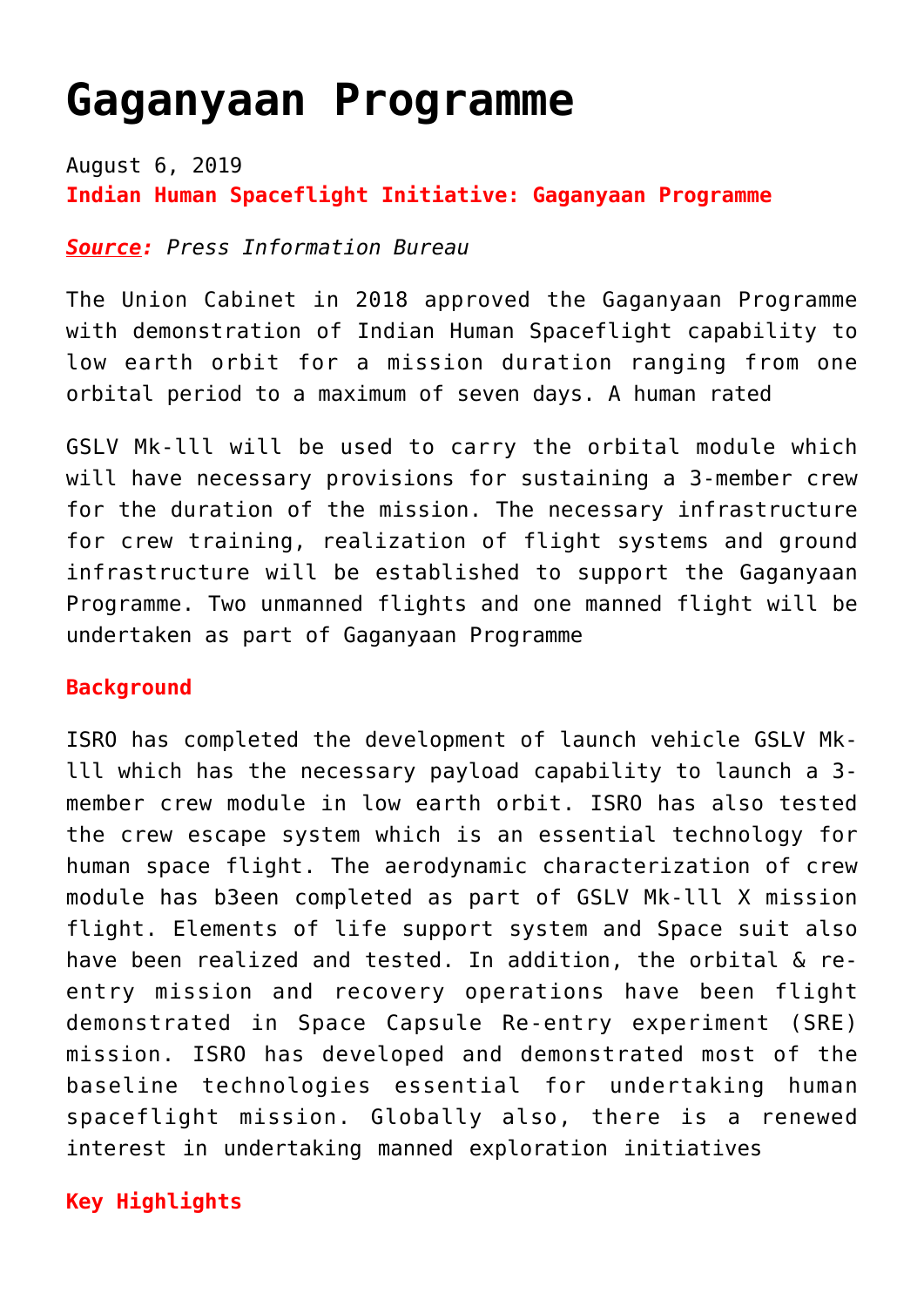- The Gaganyaan programme, an indigenous mission that would take Indian astronauts to space,
- Gaganyaan is an Indian crewed orbital spacecraft that is intended to send 3 astronauts to space for a minimum of seven days by 2022, as part of the Indian Human Spaceflight Programme.
- The spacecraft, which is being developed by the Indian Space Research Organisation (Isro), consists of a service module and a crew module, collectively known as the Orbital Module.
- It will be for the first time that India will launch its manned mission to space, making the country fourth in line to have sent a human to space.
- Isro's Geosynchronous Satellite Launch Vehicle GSLV Mk III, the three-stage heavy-lift launch vehicle, will be used to launch Gaganyaan as it has the necessary payload capability.
- The launcher uses two S200 solid rocket boosters to provide the huge amount of thrust required for lift off

### **Significance**

- Gaganyaan Programme will establish a broader framework for collaboration between ISRO, academia, industry, national agencies and other scientific organizations.
- It This will allow pooling in of diverse technological and industrial capabilities and enable broader participation in research opportunities and technology development benefitting large number of students and researchers.
- The flight system realization will be through Industry.
- It is expected to generate employment and train human resources in advanced technologies.
- It will inspire a large number of young students to take up science and technology careers for national development.
- Gaganyaan Programme is a national effort and will